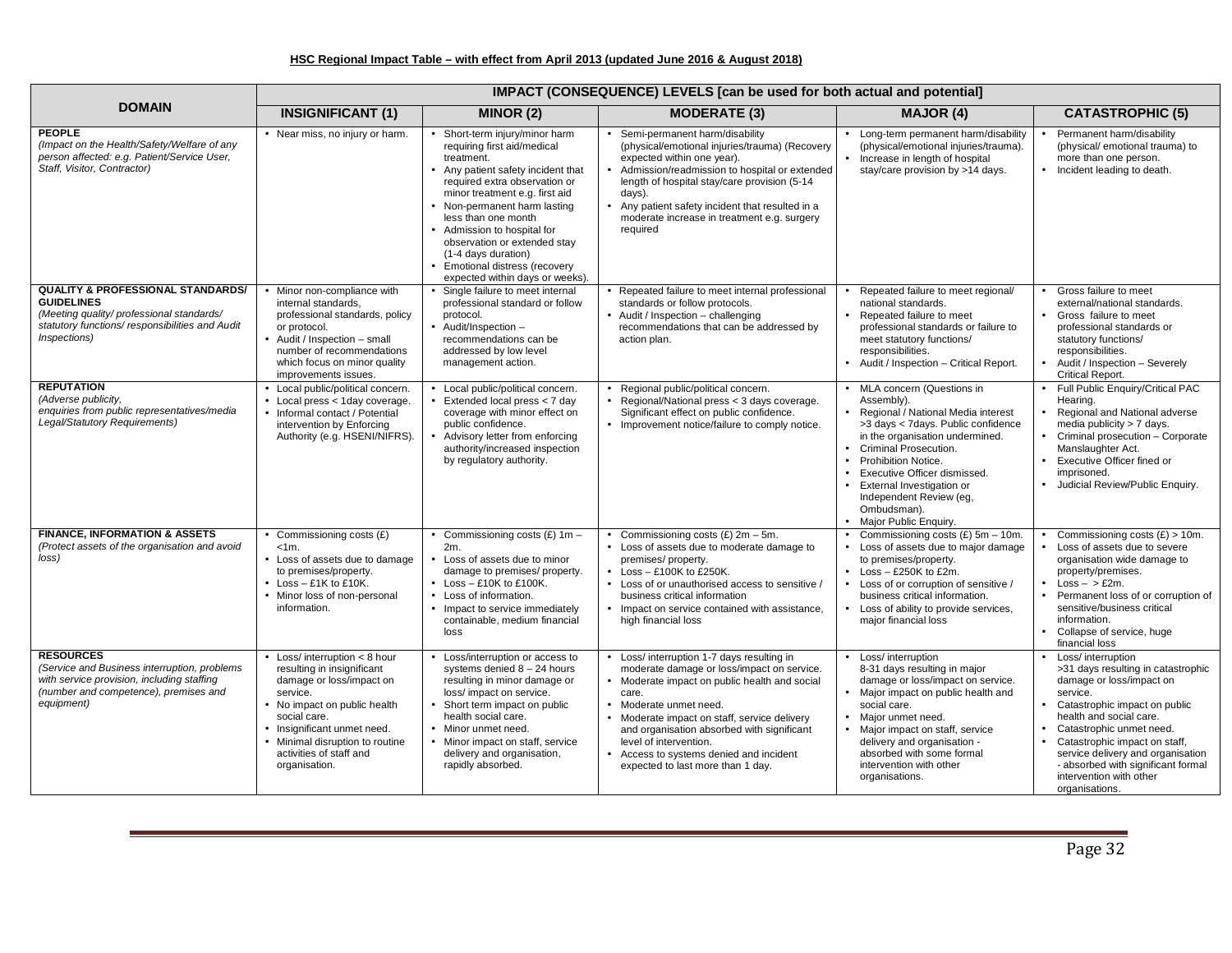|                                                                 | <b>IMPACT (CONSEQUENCE) LEVELS [can be used for both actual and potential]</b> |                                               |                                                                                                                     |                                                                                                                                            |                                                                                           |  |
|-----------------------------------------------------------------|--------------------------------------------------------------------------------|-----------------------------------------------|---------------------------------------------------------------------------------------------------------------------|--------------------------------------------------------------------------------------------------------------------------------------------|-------------------------------------------------------------------------------------------|--|
|                                                                 | <b>INSIGNIFICANT (1)</b>                                                       | MINOR (2)                                     | <b>MODERATE (3)</b>                                                                                                 | <b>MAJOR (4)</b>                                                                                                                           | <b>CATASTROPHIC (5)</b>                                                                   |  |
| <b>DOMAIN</b>                                                   |                                                                                |                                               |                                                                                                                     |                                                                                                                                            |                                                                                           |  |
| <b>ENVIRONMENTAL</b><br>(Air, Land, Water, Waste<br>management) | Nuisance release.                                                              | On site release contained by<br>organisation. | • Moderate on site release<br>contained by organisation.<br>Moderate off site release<br>contained by organisation. | Major release affecting<br>minimal off-site area<br>requiring external assistance<br>(fire brigade, radiation,<br>protection service etc). | Toxic release affecting off-site with detrimental effect<br>requiring outside assistance. |  |